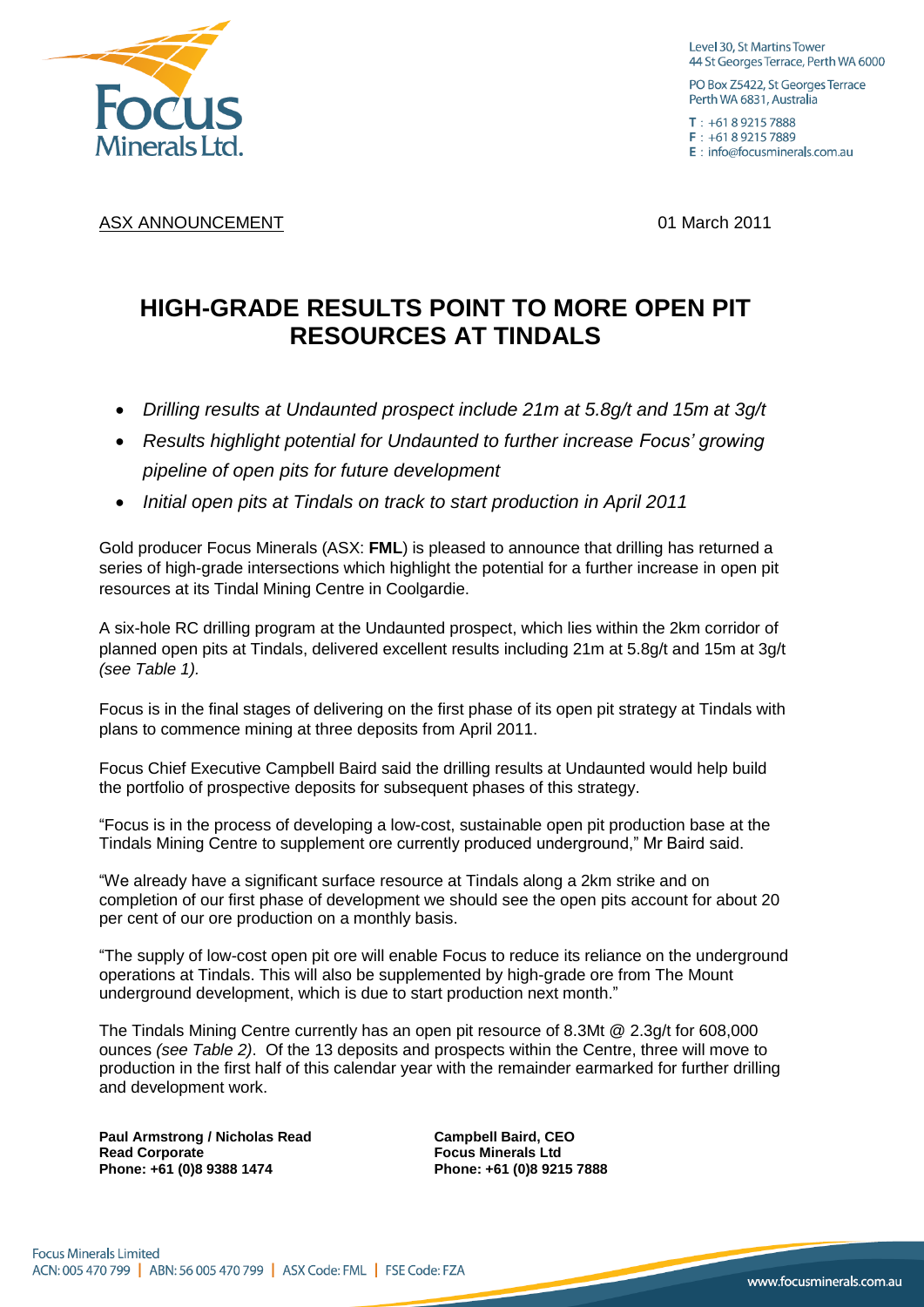



*Figure 1. Location of major surface deposits at the Tindals Mining Centre*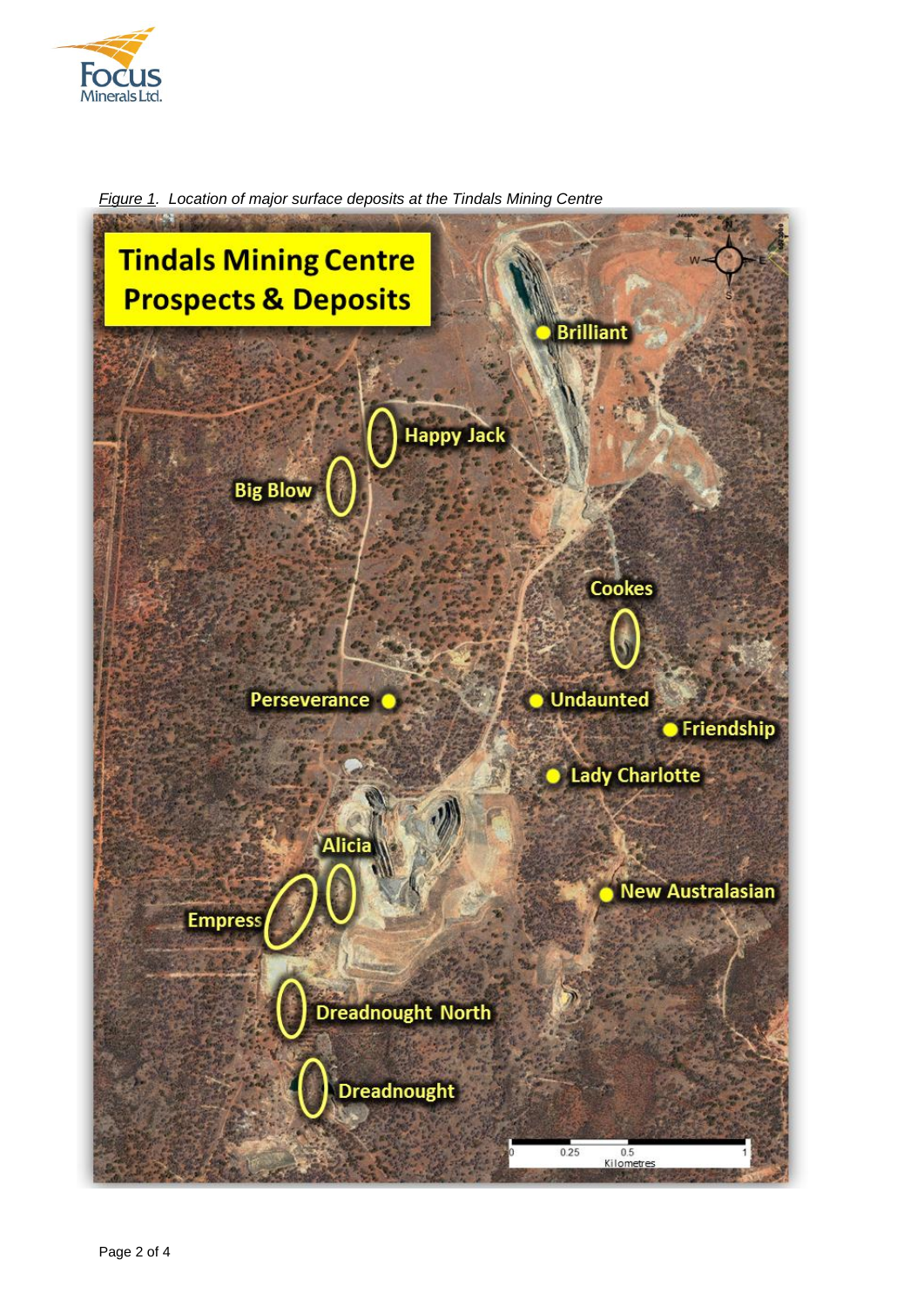





*Table 1. Drill Results at Undaunted Deposit*

| Hole<br><b>Number</b> | <b>Northing</b> | Easting | <b>Azimuth</b> | Dip   | Total<br>Depth | From (m) | To (m) | Intercept<br>(m) | Grade<br>$(g/t \text{ Au})$ |
|-----------------------|-----------------|---------|----------------|-------|----------------|----------|--------|------------------|-----------------------------|
| <b>UNC001</b>         | 6570910         | 326280  | 90             | $-60$ | 48             | 14.00    | 35.00  | 21.00            | 5.79                        |
| <b>UNC002</b>         | 6570908         | 326270  | 90             | $-60$ | 48             | 36.00    | 42.00  | 6.00             | 3.00                        |
| <b>UNC003</b>         | 6570930         | 326280  | 90             | $-60$ | 48             | 17.00    | 32.00  | 15.00            | 3.00                        |
| <b>UNC004</b>         | 6570930         | 326270  | 90             | $-60$ | 48             | 37.00    | 42.00  | 5.00             | 2.01                        |
| <b>UNC006</b>         | 6570887         | 326281  | 90             | $-60$ | 48             | 2.00     | 5.00   | 3.00             | 4.01                        |
| <b>UNC007</b>         | 6570890         | 326270  | 90             | $-60$ | 48             | 41.00    | 48.00  | 7.00             | 1.74                        |

*Table 2. Tindals Open Pit Resource Summary.*

|                                             | <b>Measured Resources</b> |                 | Indicated Resources |                        |                 | Inferred Resources |                 |                 | <b>Total Resources</b> |                 |                 |         |
|---------------------------------------------|---------------------------|-----------------|---------------------|------------------------|-----------------|--------------------|-----------------|-----------------|------------------------|-----------------|-----------------|---------|
|                                             | Tonnes<br>'000t           | Grade<br>Au g/t | Ounces              | <b>Connes</b><br>'000t | Grade<br>Au g/t | Ounces             | Tonnes<br>'000t | Grade<br>Au g/t | Ounces                 | Tonnes<br>'000t | Grade<br>Au g/t | Ounces  |
| <b>Tindals</b><br>Project<br><b>Surface</b> |                           |                 |                     | 6,007                  | 2.2             | 418,000            | 2,306           | 2.6             | 190.000                | 8.313           | 2.3             | 608,000 |